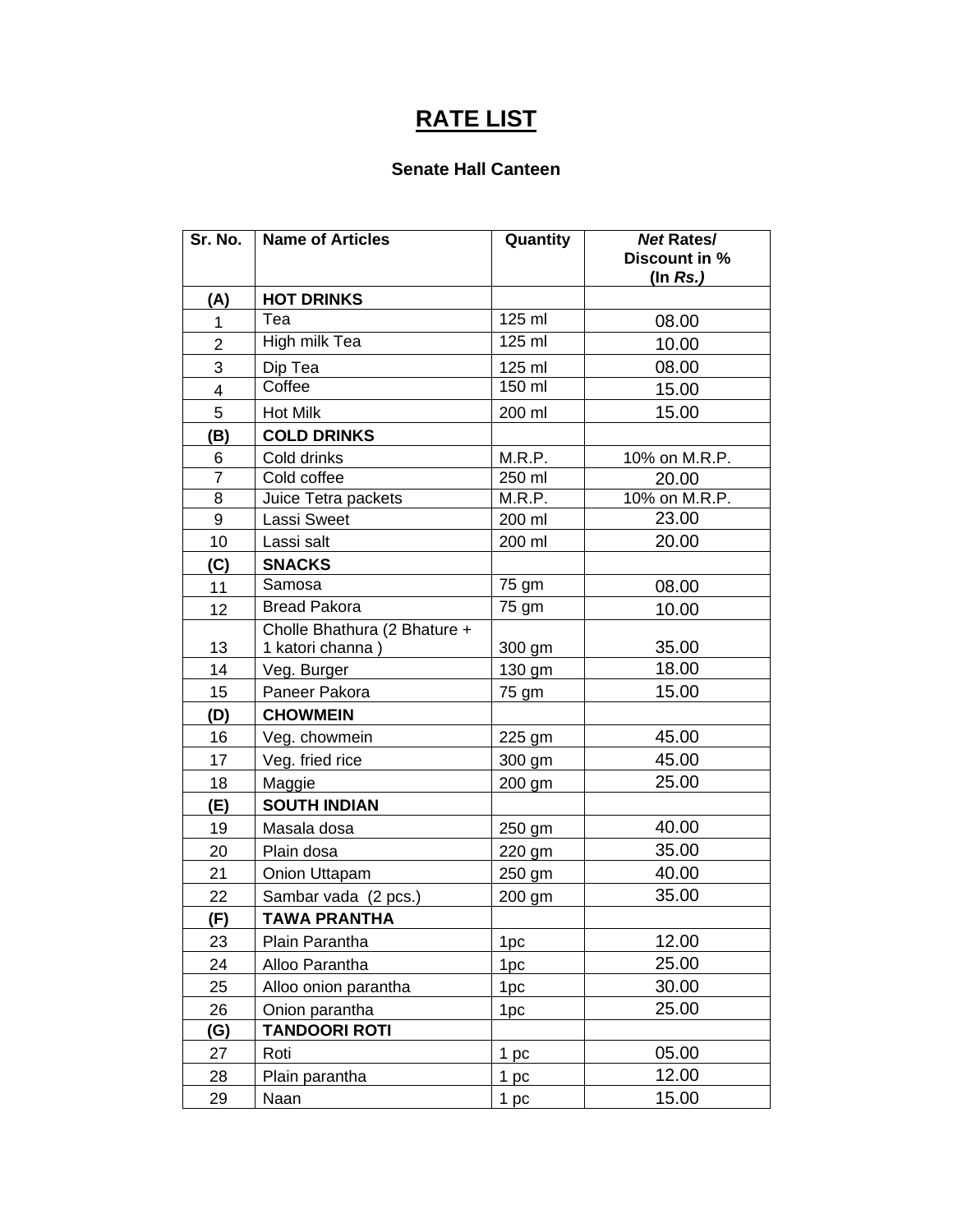| 30  | Allo parantha                   | 1 pc           | 25.00 |
|-----|---------------------------------|----------------|-------|
| 31  | Alloo nan                       | 1 pc           | 23.00 |
| 32  | Butter nan                      | 1 pc           | 20.00 |
| (H) | <b>SABZI RICE &amp; DAL</b>     |                |       |
| 33  | Plain dal                       | 150 gm         | 25.00 |
| 34  | Dal fry                         | 150 gm         | 35.00 |
| 35  | Aloo Palak                      | 150 gm         | 25.00 |
| 36  | Allo jeera                      | 150 gm         | 25.00 |
| 37  | Allo gobhi                      | 150 gm         | 25.00 |
| 38  | Mutter paneer                   | 150 gm         | 40.00 |
| 39  | Palak paneer                    | 150 gm         | 40.00 |
| 40  | Shahi paneer                    | 150 gm         | 40.00 |
| 41  | Dal makhani                     | 150 gm         | 35.00 |
| 42  | Malai kofta                     | 150 gm         | 35.00 |
| 43  | Plain rice                      | 200 gm         | 20.00 |
| 44  | Jeera rice                      | 200 gm         | 25.00 |
| 45  | Veg. Pulao                      | 250 gm         | 30.00 |
| 46  | Veg. biryani                    | 300 gm         | 50.00 |
| (1) | <b>SOUP, CURD &amp; SALADS</b>  |                |       |
| 47  | Tomato soup                     | 200 ml         | 20.00 |
| 48  | Sweet corn soup                 | 200 m          | 23.00 |
| 49  | Curd                            | 150 gm         | 20.00 |
| 50  | Salad                           | 150 gm         | 15.00 |
| 51  | <b>Butter</b>                   | 25 gm          | 10.00 |
| (J) | <b>THALI / PLATE</b>            |                |       |
| 52  | Veg. thali                      | $\blacksquare$ |       |
|     | 1. Khadai/ Shahi/ Masala/       |                |       |
|     | Palak paneer                    | 150 gm         |       |
|     | 2. Dal fry/ Dal makhni/ chhole/ |                | 70.00 |
|     | rajma                           | 150 gm         |       |
|     | 3. Seasonal veg./ Mixed veg.    | 150 gm         |       |
|     | 4. 2 roti/one naan              | 200 gm         |       |
|     | 5. Plain rice Raita & Salad     | 150 gm         |       |
| 53  | Rajma rice plate                | 600 gm         | 50.00 |
| 54  | Kadhi rice plate                | 600 gm         | 50.00 |
| 55  | Paneer rice plate               | 600 gm         | 60.00 |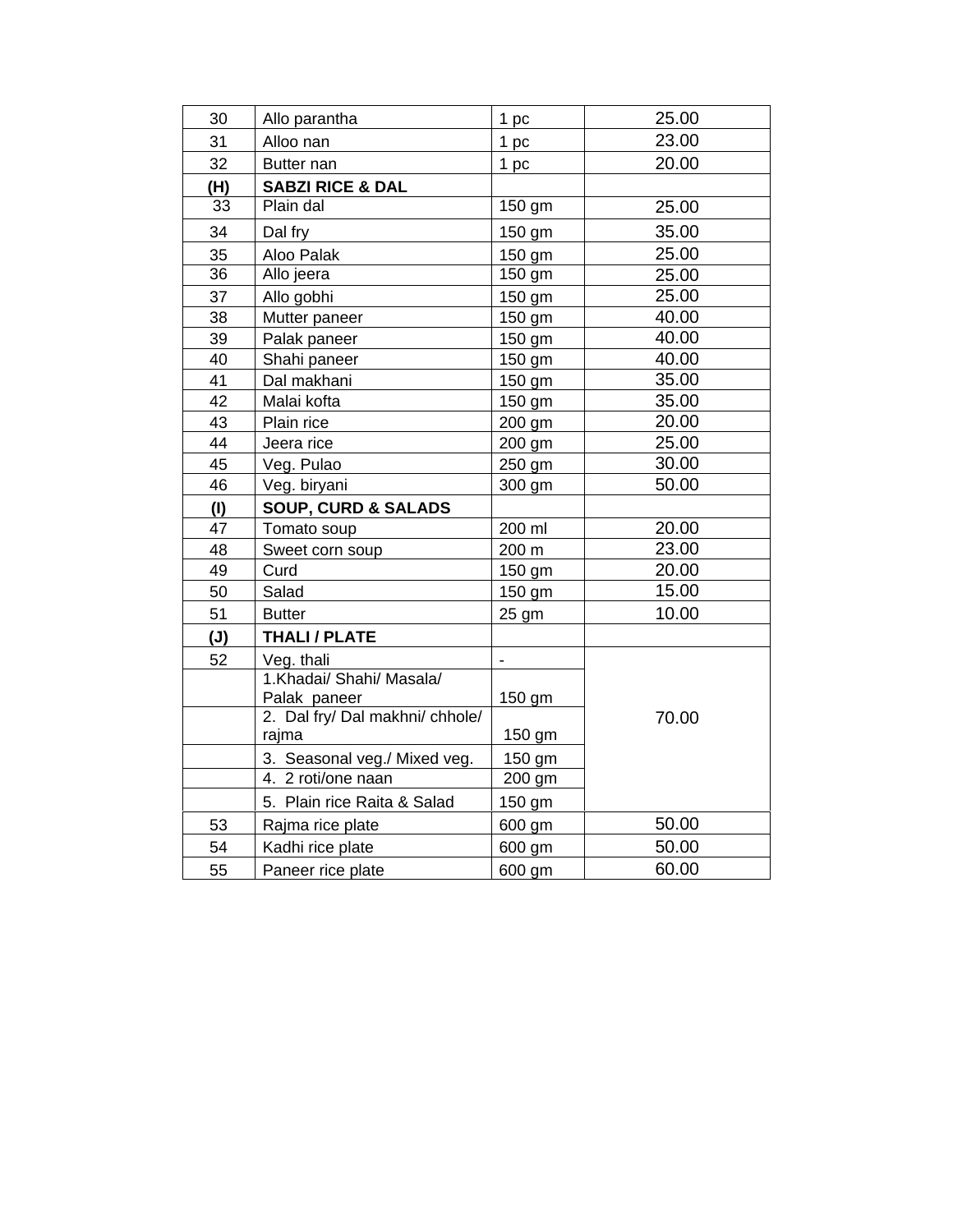| Sr. No.        | <b>Name of Articles</b>       | Quantity   | <b>Net Rates/</b> |
|----------------|-------------------------------|------------|-------------------|
|                |                               |            | Discount in %     |
|                |                               |            | $($ In Rs. $)$    |
| 1              | Tea                           | 125 ml     | 7.00              |
| $\overline{2}$ | High Milk Tea                 | 125 ml     | 10.00             |
| 3              | Coffee                        | 150 ml     | 15.00             |
| 4              | Samosa                        | 75 gm      | 10.00             |
| 5              | <b>Bread Pakora</b>           | 75 gm      | 10.00             |
| 6              | Potato Grilled Sandwich       | each       | 25.00             |
| $\overline{7}$ | <b>Grilled Pasta Sandwich</b> | each       | 30.00             |
| 8              | Chilli Paneer Sandwich        | each       | 35.00             |
| 9              | Mushroom Sandwich             | each       | 35.00             |
| 10             | Paneer Korma Sandwich         | each       | 30.00             |
| 11             | <b>Red Pasta</b>              | Per plate  | 30.00             |
| 12             | <b>White Pasta</b>            | Per plate  | 30.00             |
| 13             | Cold drinks                   | <b>MRP</b> | 10% on M.R.P.     |
| 14.            | Veg Chowmin                   | 225 gm     | 40.00             |
| 15.            | Plain Dosa                    | 220 gm     | 40.00             |
| 16.            | Masala Dosa                   | 250 gm     | 50.00             |
| 17.            | Ladoo                         | Per Kg     | 120.00            |
| 18.            | Burfi                         | Per Kg     | 280.00            |
| 19.            | Gulab Jamun                   | Per Kg     | 150.00            |
| 20.            | Jalebi                        | Per Kg     | 120.00            |
| 21.            | <b>Bundi</b>                  | Per Kg     | 120.00            |

# **SHOP No. 1 (I) – SWEET/FAST FOOD/COLD DRINK**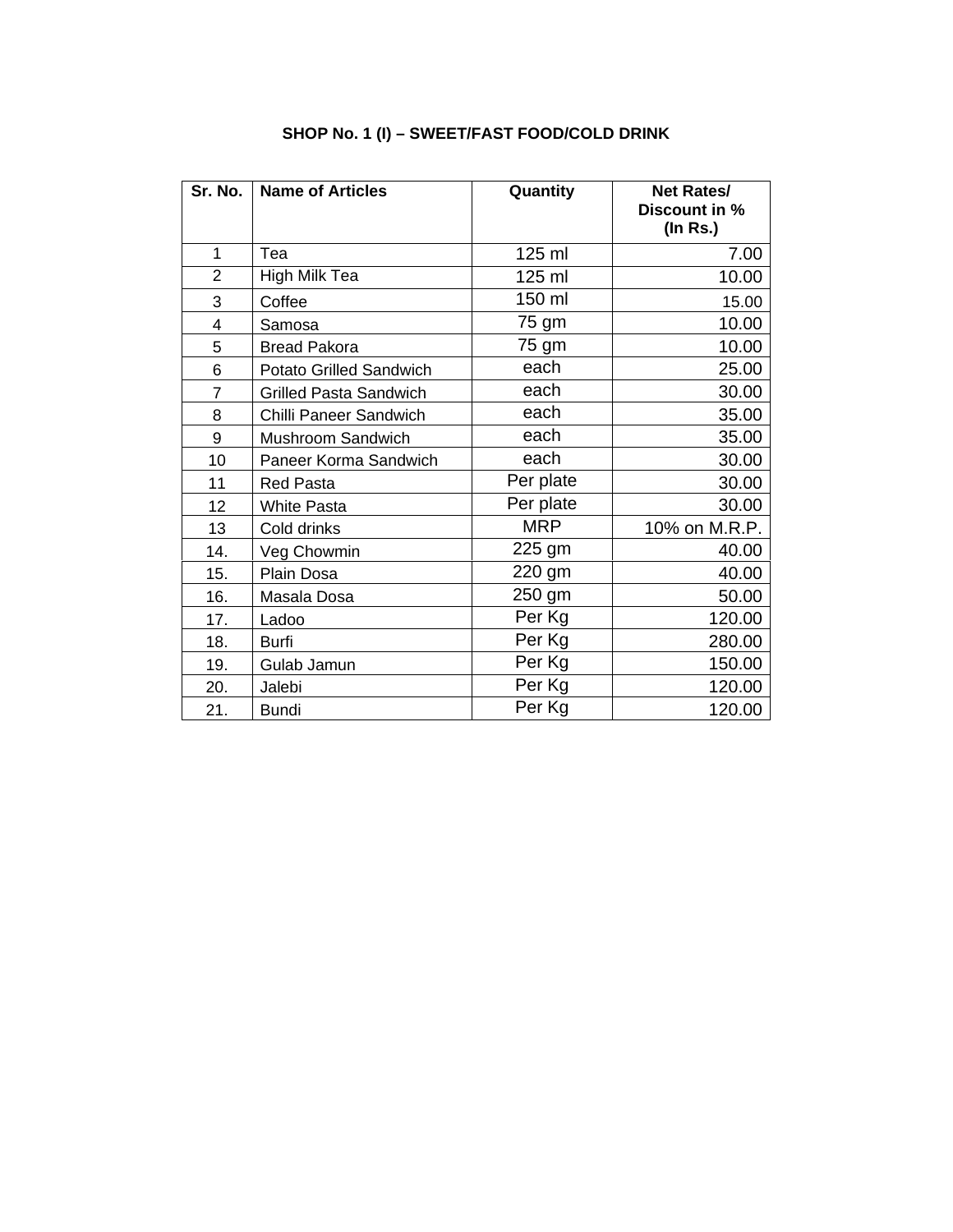| Sr.<br>No.     | <b>Name of Articles</b>   | Quantity  | <b>Net Rates</b><br>$($ In Rs. $)$ |
|----------------|---------------------------|-----------|------------------------------------|
|                | <b>DRYCLEANING</b>        |           |                                    |
| 1              | Suit Gents 2 pcs          | each      | 170.00                             |
| $\overline{2}$ | Suit Gents 3 pcs          | each      | 210.00                             |
| 3              | Coat                      | each      | 100.00                             |
| 4              | Pant                      | each      | 50.00                              |
| 5              | Vasket                    | each      | 80.00                              |
| 6              | Safari Suit               | each      | 100.00                             |
| 7              | Jersey                    | each      | 80.00                              |
| 8              | Over Coat                 | each      | 150.00                             |
| 9              | Sweater                   | each      | 60.00                              |
| 10             | Lady Coat Full            | each      | 145.00                             |
| 11             | <b>Lady Suit</b>          | each      | 130.00                             |
| 12             | Jaicket Leather (Polish)  | each      | 170.00                             |
| 13             | Saree churk               | each      | 50.00                              |
| 14             | Saree                     | each      | 130.00                             |
| 15             | Shawl                     | each      | 80.00                              |
| 16             | Loewe                     | each      | 90.00                              |
| 17             | <b>Blanket (Single)</b>   | each      | 150.00                             |
| 18             | <b>Blanket (Double)</b>   | each      | 225.00                             |
| 19             | <b>Bed Sheet (Double)</b> | each      | 120.00                             |
| 20             | Jacket                    | each      | 100.00                             |
| 21             | Parda                     | each      | 50.00-75.00                        |
| 22             | Lehnga (3 pcs)            | each      | 325.00                             |
|                | <b>WASHING &amp; IRON</b> |           |                                    |
| $\mathbf{1}$   | Pant/ Jeans               | each      | 10.00                              |
| $\overline{2}$ | Shirt/T-Shirt             | each      | 10.00                              |
| 3              | <b>Track Suit</b>         | each      | 30.00                              |
| $\overline{4}$ | Bed Sheet (Single)        | each      | 20.00                              |
| 5              | <b>Bed Sheet (Double)</b> | each      | 30.00                              |
|                | <b>Iron Only</b>          | per cloth | 05.00                              |
|                | (Sainkda) Small-big-mix   |           | 325.00                             |

# **Shop No. 1 (ii) Dry cleaning/ Washing Cloths & Iron Pressing**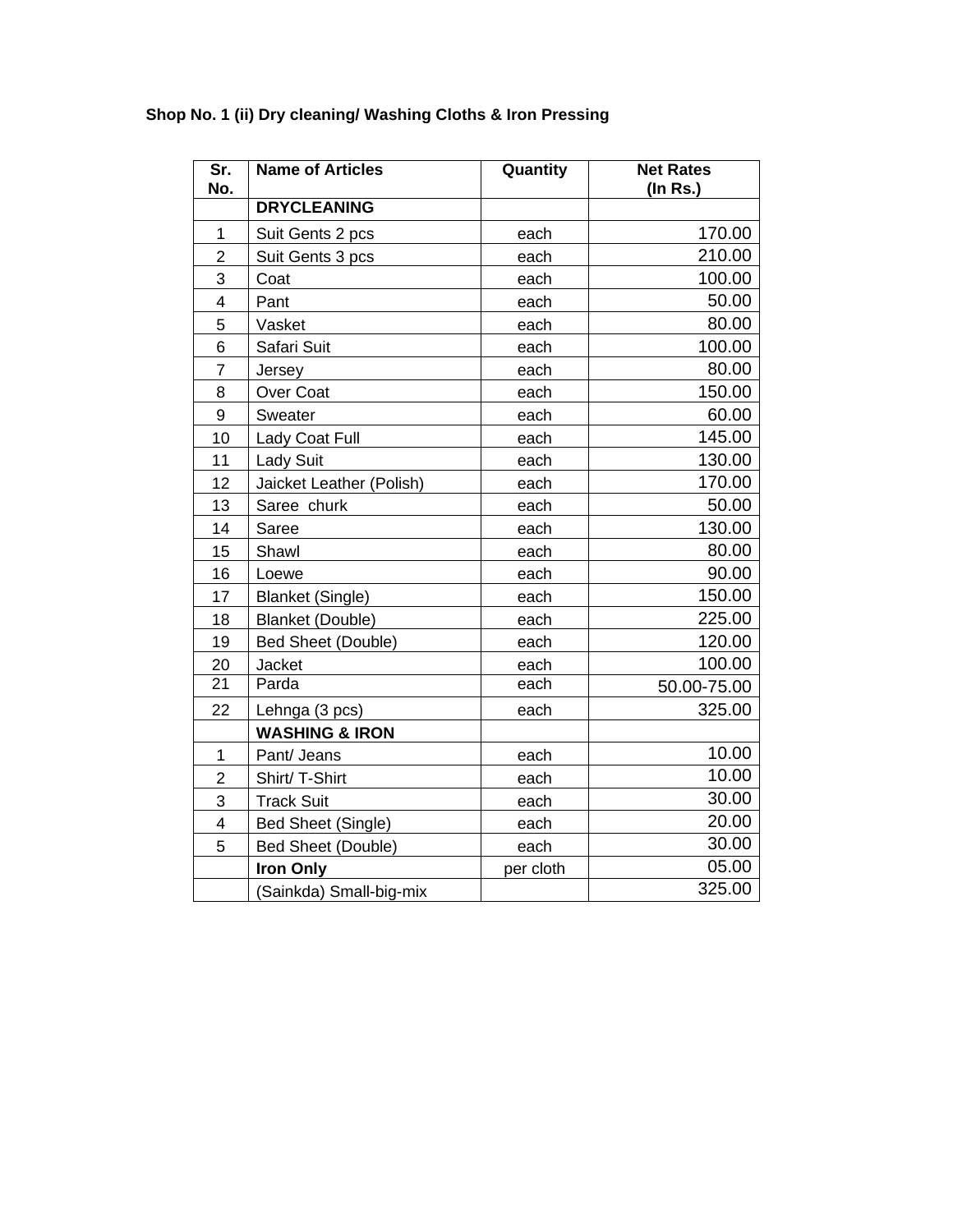| Sr.<br>No. | <b>Name of Articles</b>  | Quantity | <b>Net Rates</b><br>(In Rs.) |
|------------|--------------------------|----------|------------------------------|
| 1          | <b>Banana Shake</b>      | 350 ml.  | 20.00                        |
| 2          | Milk Shake               | 350 ml.  | 20.00                        |
| 3          | <b>Chocolate Shake</b>   | 350 ml.  | 30.00                        |
| 4          | Mango Shake              | 350 ml.  | 20.00                        |
| 5          | Papaya shake             | 350 ml.  | 20.00                        |
| 6          | Mousami Juice            | 250 ml.  | 18.00                        |
| 7          | Orange Juice             | 250 ml.  | 20.00                        |
| 8          | Aanar Juice              | 250 ml.  | 40.00                        |
| 9          | Apple Juice              | 250 ml.  | 40.00                        |
| 10         | Mix Juice                | 250 ml.  | 20.00                        |
| 11         | Pineapple Juice          | 250 ml.  | 30.00                        |
| 12         | Gajar Juice              | 250 ml.  | 10.00                        |
| 13         | <b>Fruit Chat</b>        | 250 grm. | 20.00                        |
| 14         | Ice cream and dry fruits |          | 10.00 Extra                  |

# **Shop No. 2 - Fruit/ Fruit Juice/ Vegetable Shop**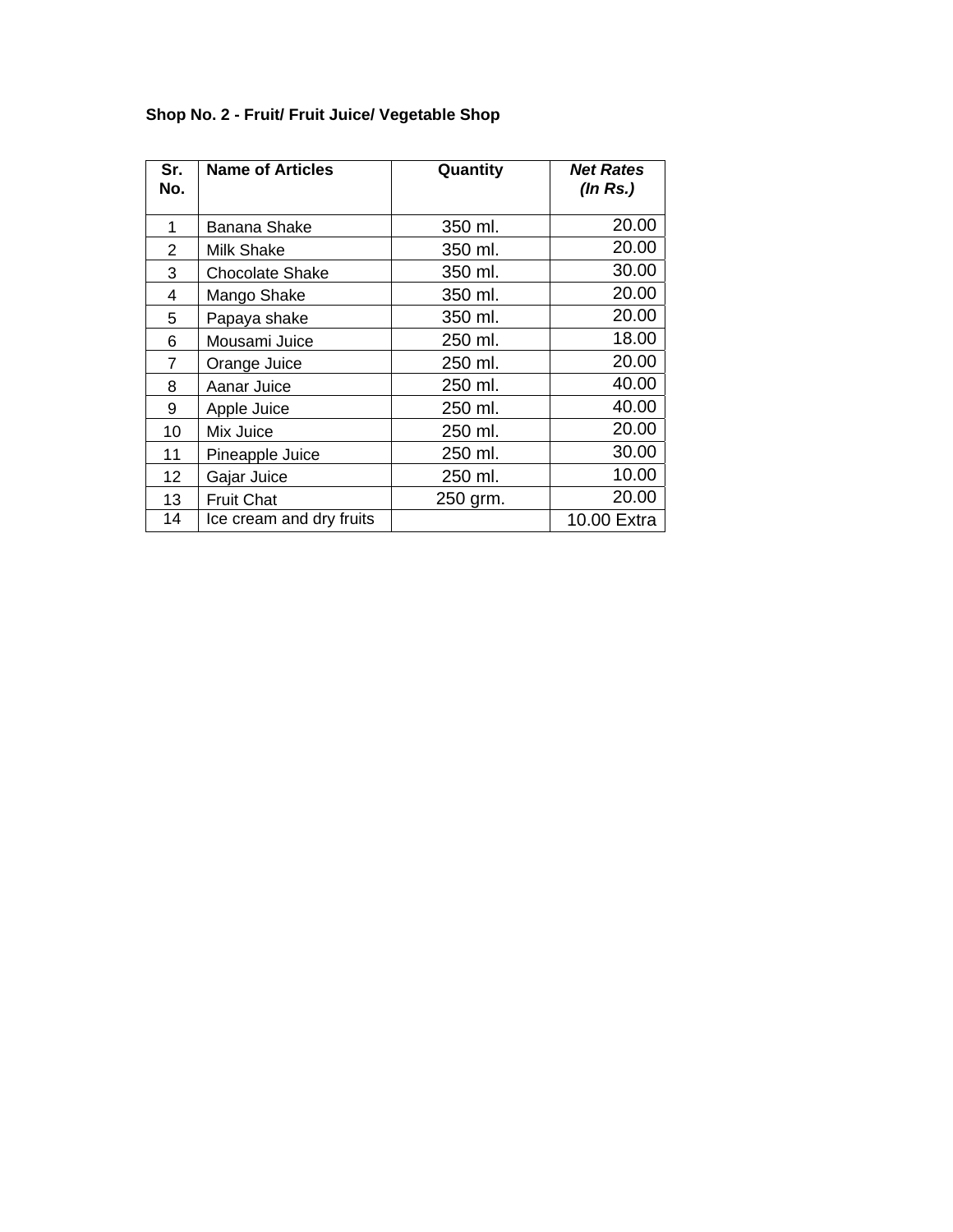| Sr.<br>No.     | <b>Name of Articles</b>                                                                                                                                                                                                                                                | <b>Net Rates</b><br>$($ ln Rs. $)$ | <b>Discount in %</b>                                                      |
|----------------|------------------------------------------------------------------------------------------------------------------------------------------------------------------------------------------------------------------------------------------------------------------------|------------------------------------|---------------------------------------------------------------------------|
| 1              | Notebooks/ Registers Local Manufactured<br>brands like Papermate/ Surya/ ABC/ Classmost/<br>Classmotto/ Neelkanth etc.                                                                                                                                                 |                                    | 20%                                                                       |
| $\overline{2}$ | School Notebooks Hindi/ English/ Math (3 in 1)                                                                                                                                                                                                                         |                                    | 10%                                                                       |
| $\overline{3}$ | Printing Paper A4/ FS Size 70 GSM/ 75 GSM<br>Brand: BILT/ Spectra/ JK                                                                                                                                                                                                  |                                    | 10%                                                                       |
| 4              | Office Desk Accessories Acrylic/ PVC Table<br>Top/ Pen Stand/ Document Tray/ Pin Holders                                                                                                                                                                               |                                    | 10%                                                                       |
| 5              | Engineering Instruments Mini Drafter/ Sheet<br><b>Box</b>                                                                                                                                                                                                              |                                    | 20%                                                                       |
| 6              | Executive Diaries Brand: Imperial/ S.W.O.T.                                                                                                                                                                                                                            |                                    | 10%                                                                       |
| $\overline{7}$ | Executive Files/ Folders Brand: Office Plus/<br>Infinity / Solo                                                                                                                                                                                                        |                                    | 10%                                                                       |
| 8              | Notebooks/ Registers Branded Companies Like<br>BILT/ Camelin/ Extra Marks/ Shrachi                                                                                                                                                                                     |                                    | 10%                                                                       |
| 9              | Executive Bond Paper A4 Size 85 GSM/ 100<br><b>GSM Brand BILT/ JK</b>                                                                                                                                                                                                  |                                    | 10%                                                                       |
| 10             | Parker/ Piere Cardin Pens and Gift Pen Set                                                                                                                                                                                                                             |                                    | 10%                                                                       |
| 11             | Calculators - Scientific & Financial Brand Casio/<br>Citizen/ Cello/ Fair/ Orpat                                                                                                                                                                                       |                                    | 10%                                                                       |
| 12             | Pen Drives/ USB Disk Drives Brand: HP/<br>Scandisk/Transcend/Segate/Kingston                                                                                                                                                                                           |                                    | 10%                                                                       |
| 13             | Office Stationery Items Staplar/ Punch Machine/<br>Scissor/ Pins/ Clips                                                                                                                                                                                                |                                    | 10%                                                                       |
| 14             | Conference Pad/ Writing Pad Brand:<br>Neelgagan/ Lotus                                                                                                                                                                                                                 |                                    | 10%                                                                       |
| 15             | Exam Board/ Instrument Box/ Geometry box                                                                                                                                                                                                                               |                                    | 10%                                                                       |
| 16             | Computer Accessories Mose/ Keyboard/<br>Headphone Brand: Quantum/ Intex/ QHMPL/<br>Odeysee/ Frontech                                                                                                                                                                   |                                    | 10%                                                                       |
| 17             | General Stationery Items Pen/ Pencil/ Eraser/<br>Sharpner/ Scale/ Protector/ Markers/ Sketch/<br>Higlighters/ Crayons/ colors of Branded<br>Companies like Cello/ Reynold/Camelin/<br>Apsara/ natraj/ Classmate/ Luxor/ Flair/<br>Rotomac etc.<br><b>COMPUTER WORK</b> |                                    | Company M.R.P.<br>for retail items &<br>10% discount for<br>bulk purchase |
|                |                                                                                                                                                                                                                                                                        |                                    |                                                                           |
| 18             | Computer Print B/W A4 Size                                                                                                                                                                                                                                             | 1.00                               |                                                                           |
| 19             | Computer Print B/W - 75 GSM Bond Paper A4<br><b>Size</b>                                                                                                                                                                                                               | 1.50                               |                                                                           |
| 20             | Computer Print B/W - 85 GSM Bond Paper A4<br>Size                                                                                                                                                                                                                      | 1.75                               |                                                                           |
| 21             | Computer Print Color Depending upon colors                                                                                                                                                                                                                             | 5.00                               |                                                                           |
| 22             | B/W Copy - A4 Size - 1 Side                                                                                                                                                                                                                                            | 0.60                               |                                                                           |
| 23             | B/W Copy - A4 Size - 2 Side                                                                                                                                                                                                                                            | 1.00                               |                                                                           |
| 24             | B/W Copy - A3 Size -1 Side                                                                                                                                                                                                                                             | 2.00                               |                                                                           |

# **Shop No. 3 - Stationary / Computer Shop**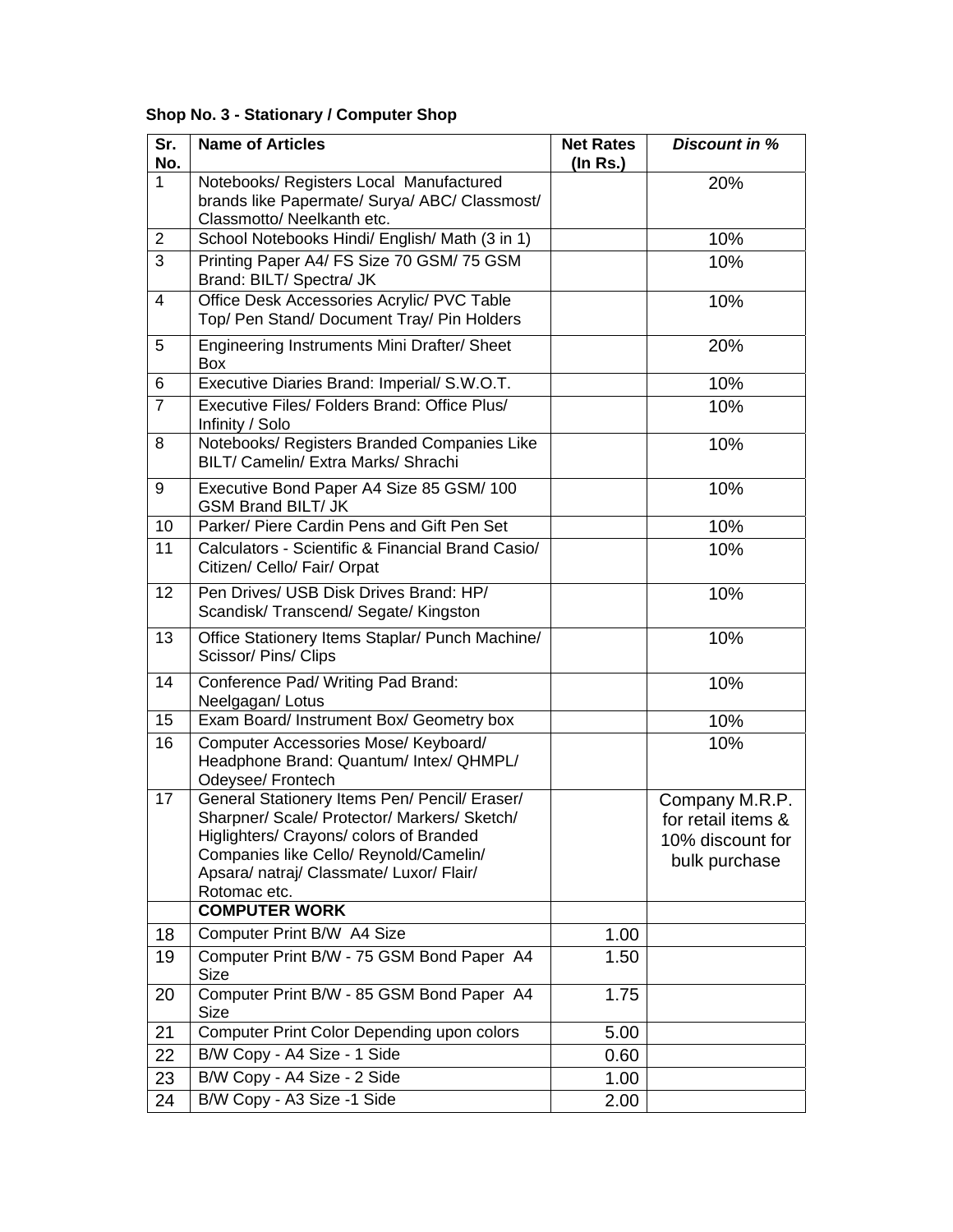| 25 | Color copy A4 Size Depending upon Colors    | 5.00     |                  |
|----|---------------------------------------------|----------|------------------|
| 26 | Spiral Binding/ Comb Binding depending upon | 20.00 to |                  |
|    | number of pages                             | 40.00    |                  |
| 27 | Transparent cover with Tape Binding         | 10.00    |                  |
| 28 | Lamination depending upon document size &   | 10.00 to |                  |
|    | thickness                                   | 30.00    |                  |
| 29 | Scan A4 size Document                       | 5.00     |                  |
| 30 | Mobile Sim Cards & Recharge                 |          | as per plan of   |
|    |                                             |          | Network operator |

#### **Note:**

- **A Extra discount will be given on bulk quantity**
- **B GST as per guidelines issued by Tax Authorities**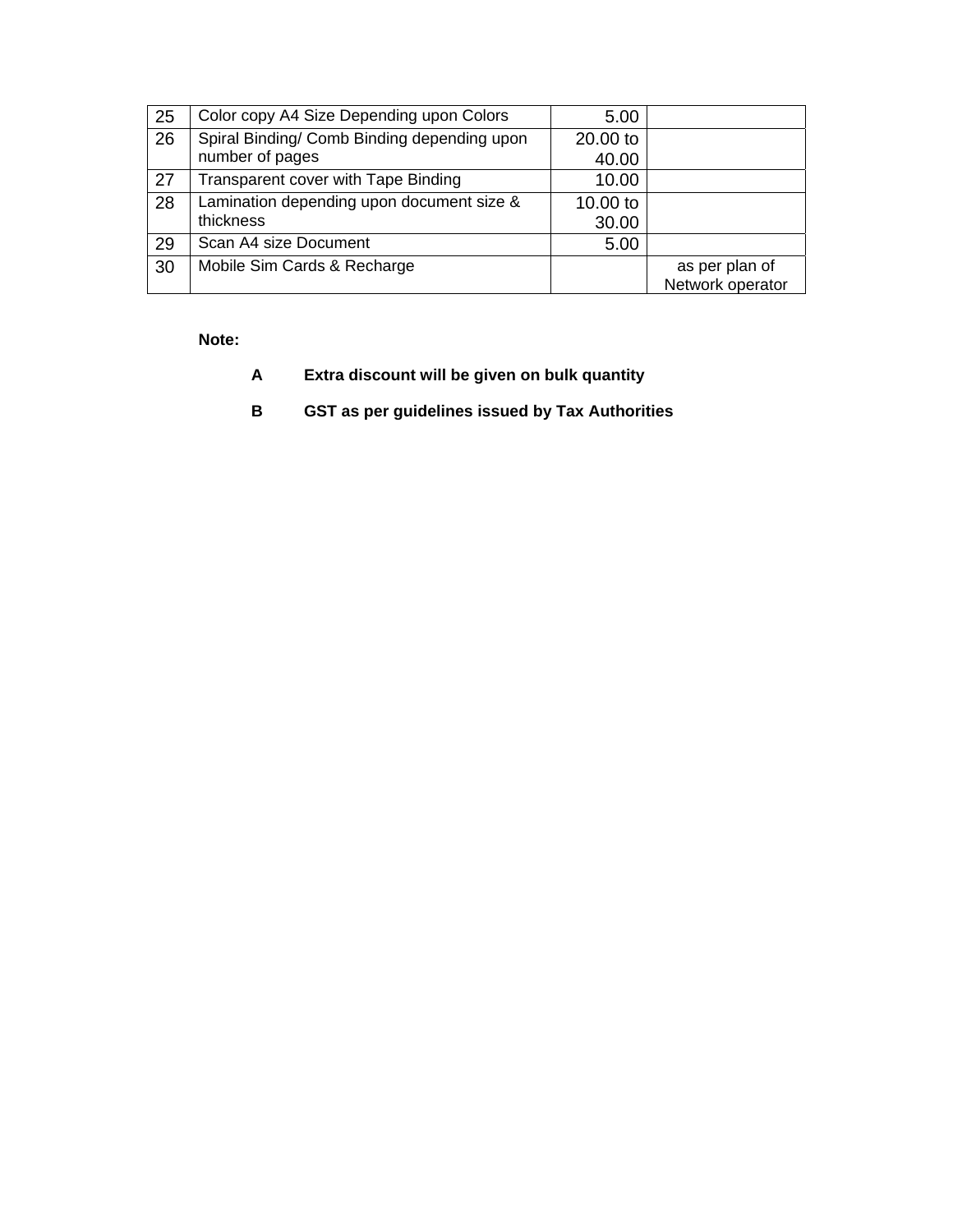# **Shop No.4- Provision/Medical Store**

| Sr.<br>No.     | <b>Name of Articles</b>                                                                                                                                                                                                       | <b>DISCOUNT in</b><br>% on MRP |
|----------------|-------------------------------------------------------------------------------------------------------------------------------------------------------------------------------------------------------------------------------|--------------------------------|
| 1              | All Daily need Medicines like pain killers,<br>paracetamol, citragin, crocin, ayurvedic<br>medicines, fungal oinments, anti allergic<br>medicines.                                                                            | 15%                            |
| $\overline{2}$ | All standard medicines like multi-vitamins,<br>cifixim, azithromicne, calcium, diabetic<br>medicine, B.P. Medicines, all antibiotic, all skin<br>oinments, eye drops, montuclas livacitragin,<br>chavyanprash, mouthwash etc. | 15%                            |
| 3              | Provisional store items like deodrents,<br>perfumes room freshners, hangers, buckets,<br>mugs, matress, dustbin, comb, mirror, body<br>wash, sun screen lotion, face wash, hair colors<br>etc.                                | 12%                            |
| 4              | Cosmetic items like soaps, hair oil, shampoo,<br>face cream, tooth brush, tooth paste, hair gel,<br>talcom powder etc.                                                                                                        | 5%                             |

**Note:** GST as per Govt. guidelines.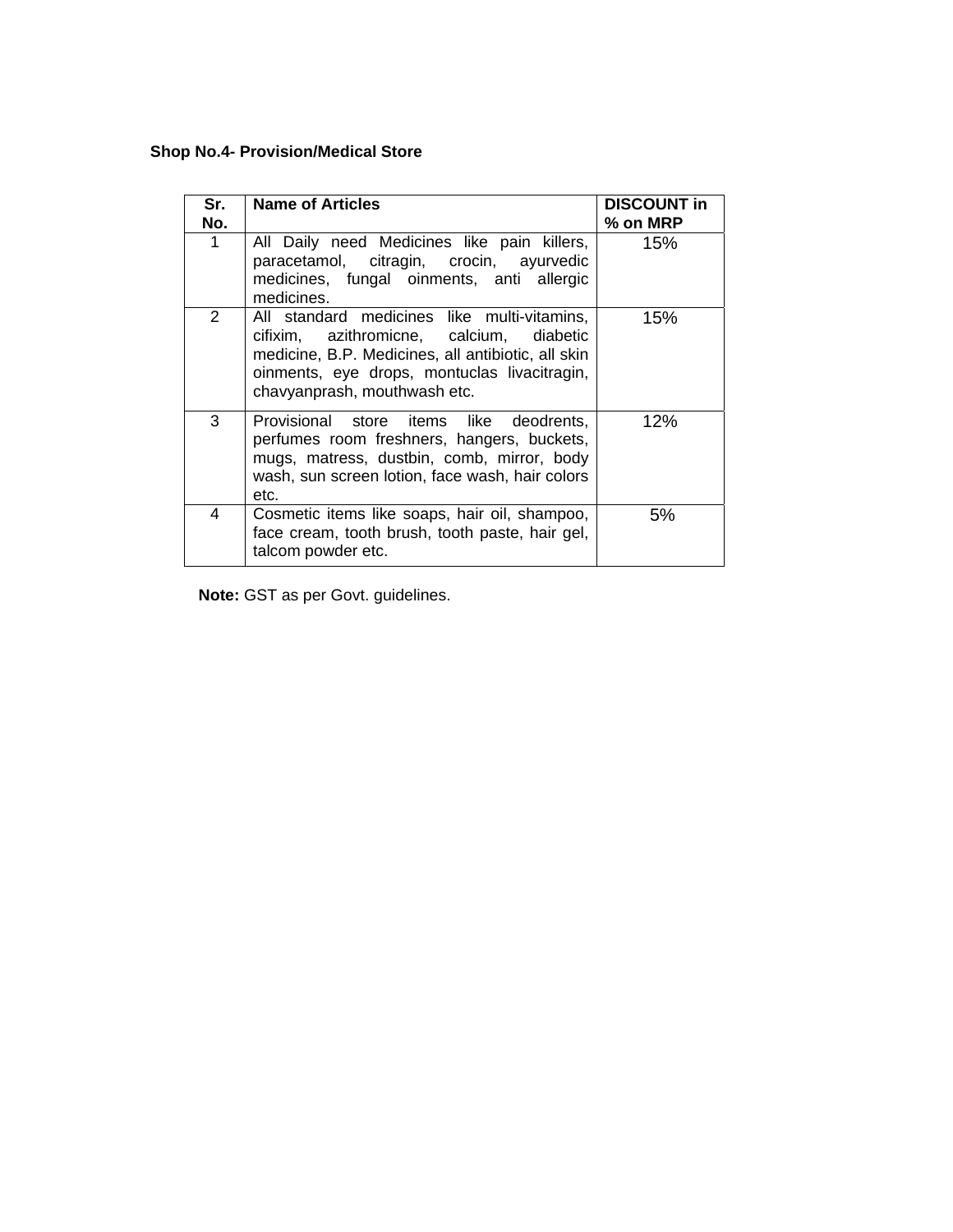| Sr.<br>No. | <b>Name of Articles</b>                          | Quantity  | <b>Net Rates</b><br>(In Rs.) |
|------------|--------------------------------------------------|-----------|------------------------------|
|            | <b>PHOTOSTAT</b>                                 |           |                              |
| 1.         | Single side                                      | each      | 0.60                         |
| 2.         | Both side                                        | each      | 01.00                        |
| 3.         | <b>Printout laser</b>                            | each      | 01.00                        |
| 4.         | Printout inkjet                                  | each      | 0.75                         |
| 5.         | A4 size Color printout                           | per print | 03.00 to 05.00               |
| 6.         | Spiral binding (upto 20 pages)                   | each      | 20.00                        |
| 7.         | <b>Lamination A4</b>                             | each      | 10.00 to 20.00               |
|            | <b>PHOTOGRAPH</b>                                |           |                              |
| 1.         | Medium size- same day (P.P.<br>size)             | 5 Copy    | 30.00                        |
| 2.         | Passport size - same day (P.P.<br>size, 1.3x1.7) | 5 Copy    | 30.00                        |
| 3.         | Passport size - same day                         | 10 Copy   | 50.00                        |
| 4.         | Medium size - next day                           | 28 Copy   | 40.00                        |
| 5.         | Big size - next day                              | 30 Copy   | 50.00                        |
| 6.         | 4.5x3.5 size - next day                          | 20 Photo  | 50.00                        |
| 7.         | 2x2 visa size - next day                         | 8 Photo   | 30.00                        |
| 8.         | 2x2 visa size - mat finish                       | 8 Photo   | 30.00                        |

# **Shop No. 5 - Photo Studio/ Photostat/ Lamination/ STD**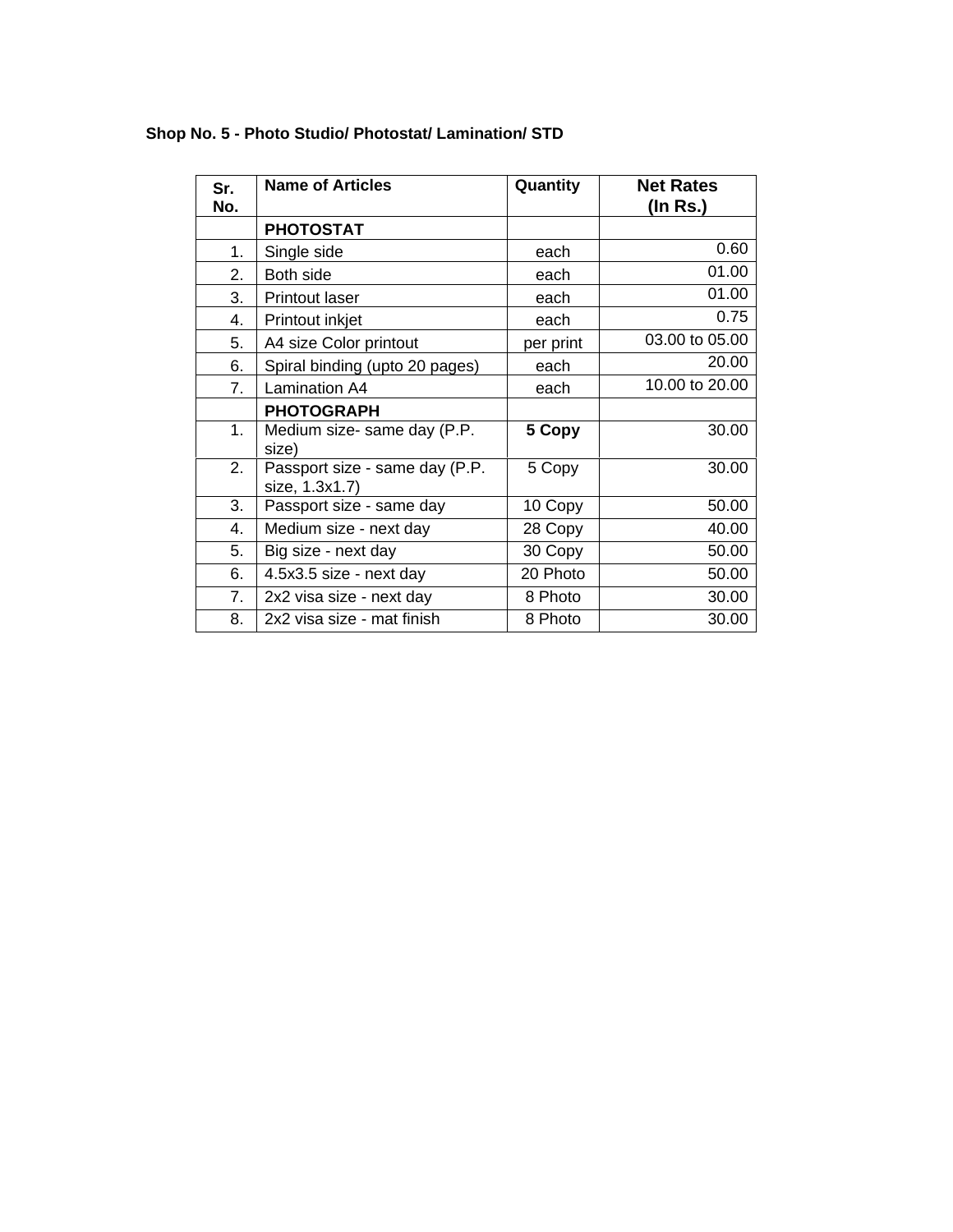#### **Shop No. 7 - Barber Shop**

| Sr.<br>No.     | <b>Name of Articles</b>      | Quantity | <b>Net Rates</b><br>$($ In Rs. $)$ |
|----------------|------------------------------|----------|------------------------------------|
| 1              | Hair Cutting with Style      | each     | 45.00                              |
| $\overline{2}$ | Hair Cutting simple          | each     | 35.00                              |
| 3              | Spl. Shave Detol             | each     | 20.00                              |
| 4              | Spl. Shave Gel-Denim         | each     | 25.00                              |
| 5              | Gillette Shave Foam          | each     | 30.00                              |
| 6              | <b>Beard Cutting</b>         | each     | 25.00                              |
| $\overline{7}$ | <b>Child Hair Cutting</b>    | each     | 25.00                              |
| 8              | <b>Baby Hair Cutting</b>     | each     | 35.00                              |
| 9              | Threading, Eyebrow, Forehead | each     | 20.00                              |
| 10.            | <b>Beard Machine</b>         | each     | 20.00                              |
| 11.            | Color Garnier (braina)       | each     | 100.00                             |
| 12.            | <b>Beard Coloring</b>        | each     | 250.00                             |
| 13.            | Face Massage Fruit           | each     | 100.00                             |
| 14.            | <b>Shahnaz Facial</b>        | each     | 250.00                             |
| 15.            | <b>Silver Facial</b>         | each     | 350.00                             |
| 16.            | <b>Gold Facial</b>           | each     | 400.00                             |
| 17.            | <b>Bleaching</b>             | each     | 100.00                             |
| 18.            | Shampoo                      | each     | 15.00                              |
| 19.            | <b>Head Message</b>          | each     | 30.00/40.00                        |
| 20.            | <b>Colour Loreal</b>         | each     | 250.00                             |
| 21.            | Color Labour                 | each     | 30.00                              |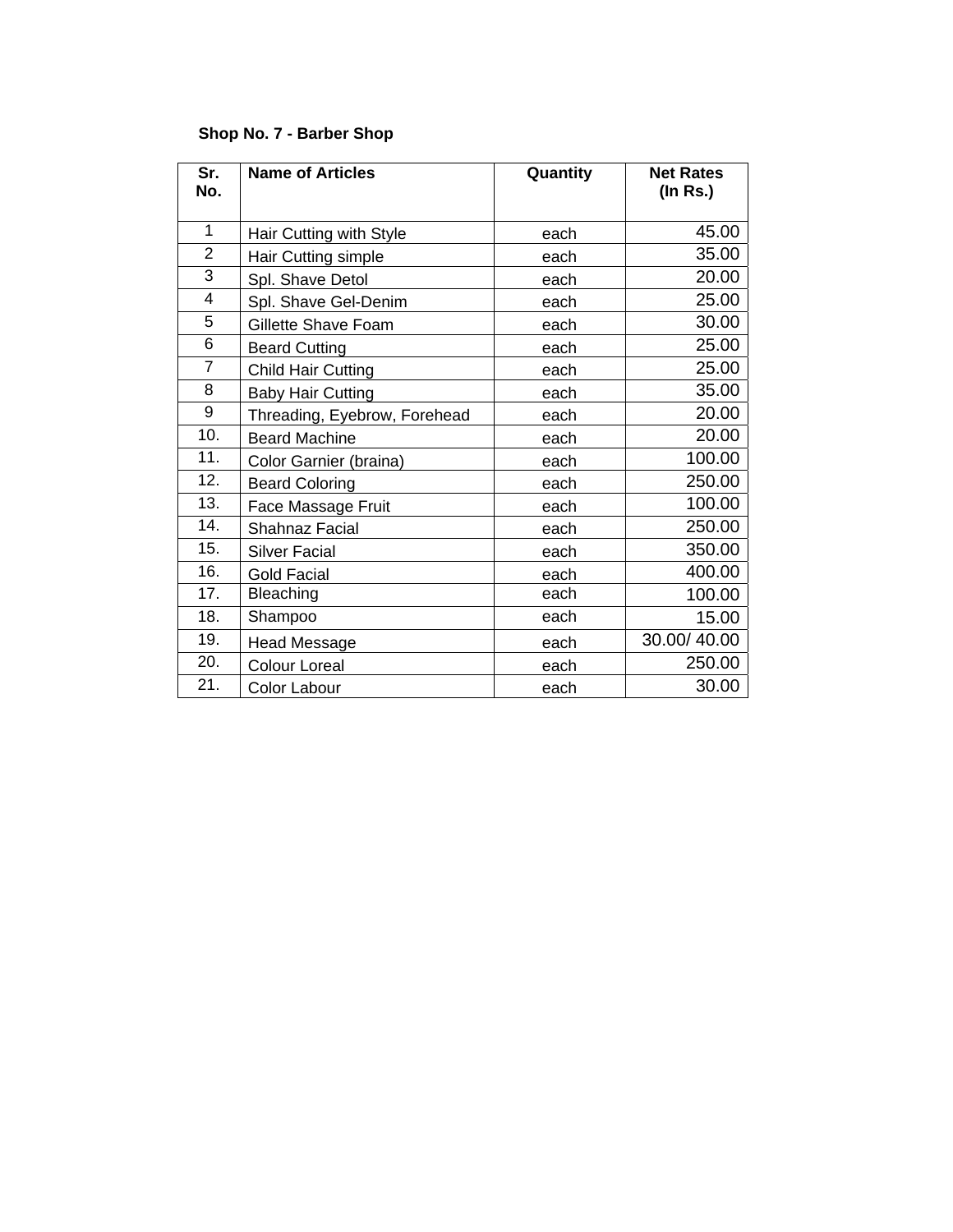# **Shop No. 9 - Kiryana Shop**

| Sr.<br>No.    | <b>Name of Articles</b>                                                                                                                                                                                  | <b>Net Rates/</b><br>Discount in %     |
|---------------|----------------------------------------------------------------------------------------------------------------------------------------------------------------------------------------------------------|----------------------------------------|
| 1             | All items like soaps, washing powder, cosmetic items,<br>eatable packed items of branded companies like ITC,<br>P&G, Hindustan Unilever, Park Avenue, Godrej, Britania,<br>Parle, Hamdard, Rajdhani etc. | 5-10% depending<br>upon brand and item |
| $\mathcal{P}$ | Other Ration & food items like atta, rice, sugar, pulses,<br>maida, soozi, besan, refined oil, mustard oil etc.                                                                                          | As per market rates                    |
| 3             | Packed Standard company items<br>Related to kiryana only                                                                                                                                                 | 10%                                    |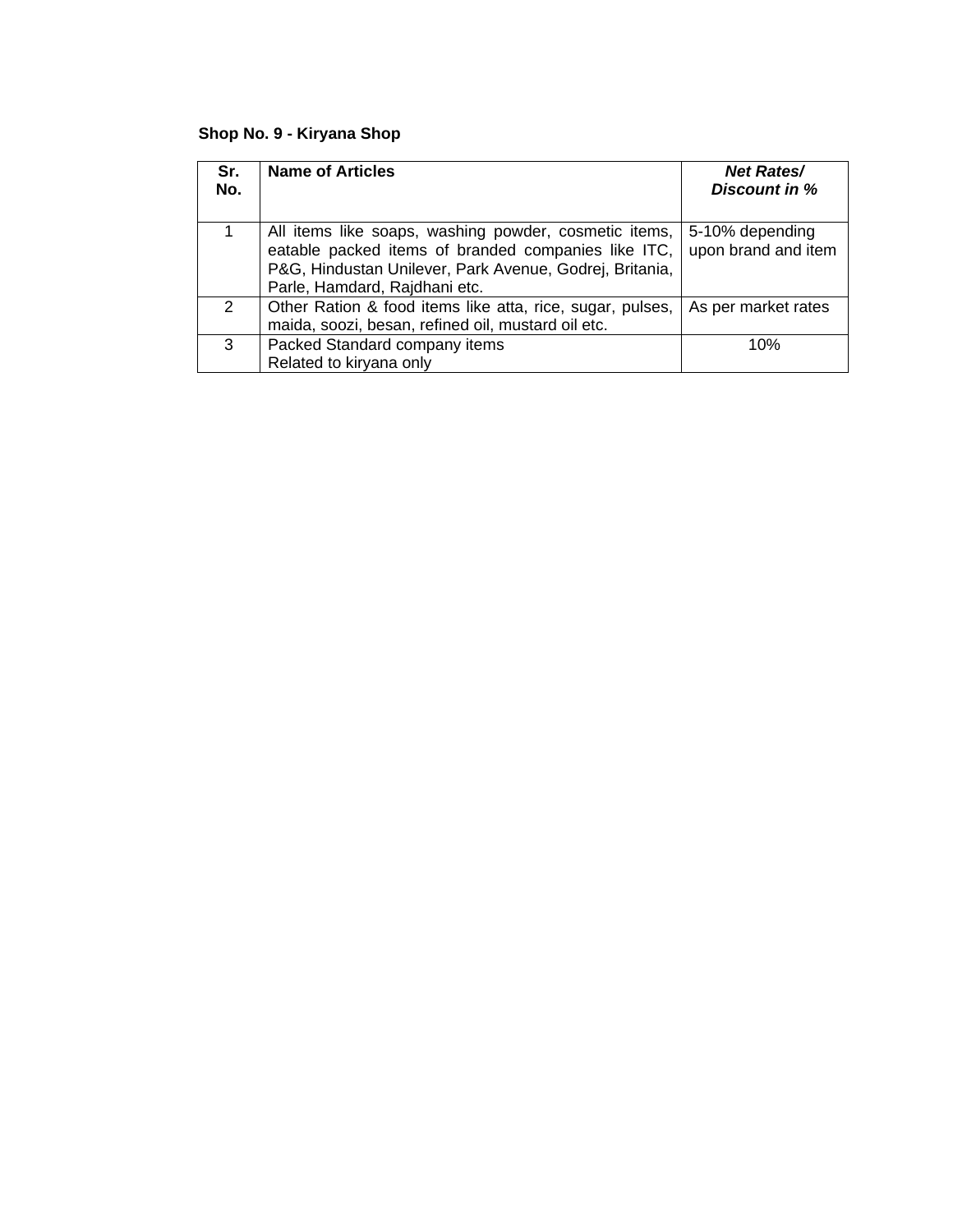#### **MILK BOOTH 1 (AMUL)**

| Sr.<br>No. | <b>Name of Articles</b> | <b>Quantity</b> | M.R.P./Mkt.<br><b>Rates</b> | <b>Net Rates</b><br>$($ In Rs. $)$ |
|------------|-------------------------|-----------------|-----------------------------|------------------------------------|
|            |                         |                 | (In Rs.)                    |                                    |
| 1.         | Elaichi Milk            | 200 ml          | 20.00                       | 19.00                              |
| 2.         | Elaichi Badam Milk      | 200 ml          | 20.00                       | 19.00                              |
| 3.         | Elaichi Kesar Milk      | 200 ml          | 20.00                       | 19.00                              |
| 4.         | Koko Bottle             | 200 ml          | 22.00                       | 21.00                              |
| 5.         | <b>Cold Coffee</b>      | 200 ml          | 22.00                       | 21.00                              |
| 6.         | Amul CANE Strawberry    | 180 ml          | 30.00                       | 28.00                              |
| 7.         | <b>Badam Cane</b>       | 180 ml          | 30.00                       | 28.00                              |
| 8.         | Café Cane               | 180 ml          | 30.00                       | 28.00                              |
| 9.         | Mango Cane              | 180 ml          | 30.00                       | 28.00                              |
| 10.        | Samothy Vanila flavor   | 200 ml          | 30.00                       | 28.00                              |
| 11.        | Chocolate               | 200 ml          | 30.00                       | 28.00                              |
| 12.        | Premier milk kesar      | 200 ml          | 25.00                       | 24.00                              |
| 13.        | Premier milk badam      | 200 ml          | 25.00                       | 24.00                              |
| 14.        | Premier milk elaichi    | 200 ml          | 25.00                       | 24.00                              |
| 15.        | <b>Buttermilk</b>       | 200 ml          | 12.00                       | 12.00                              |
| 16.        | Lassi                   | 200 ml          | 15.00                       | 14.00                              |
| 17.        | Choclate milk (Big)     | each            | 25.00                       | 23.00                              |
| 18.        | Choclate milk (Small)   | each            | 10.00                       | 10.00                              |
| 19.        | Fruit nut chocolate     | each            | 35.00                       | 33.00                              |
| 20.        | Amul Burger             | each            | 30.00                       | 25.00                              |
| 21.        | Cheese Burger           | each            | 45.00                       | 40.00                              |
| 22.        | Veg. Sandwich           | each            | 25.00                       | 22.00                              |
| 23.        | Tandoori Sandwich       | each            | 30.00                       | 25.00                              |
| 24.        | Amul Water Tea          | 200 ml          | 07.00                       | 07.00                              |
| 25.        | Milk Tea                | 200 ml          | 10.00                       | 10.00                              |
| 26.        | <b>Water Bottle</b>     | 1 litre         | 20.00                       | 15.00                              |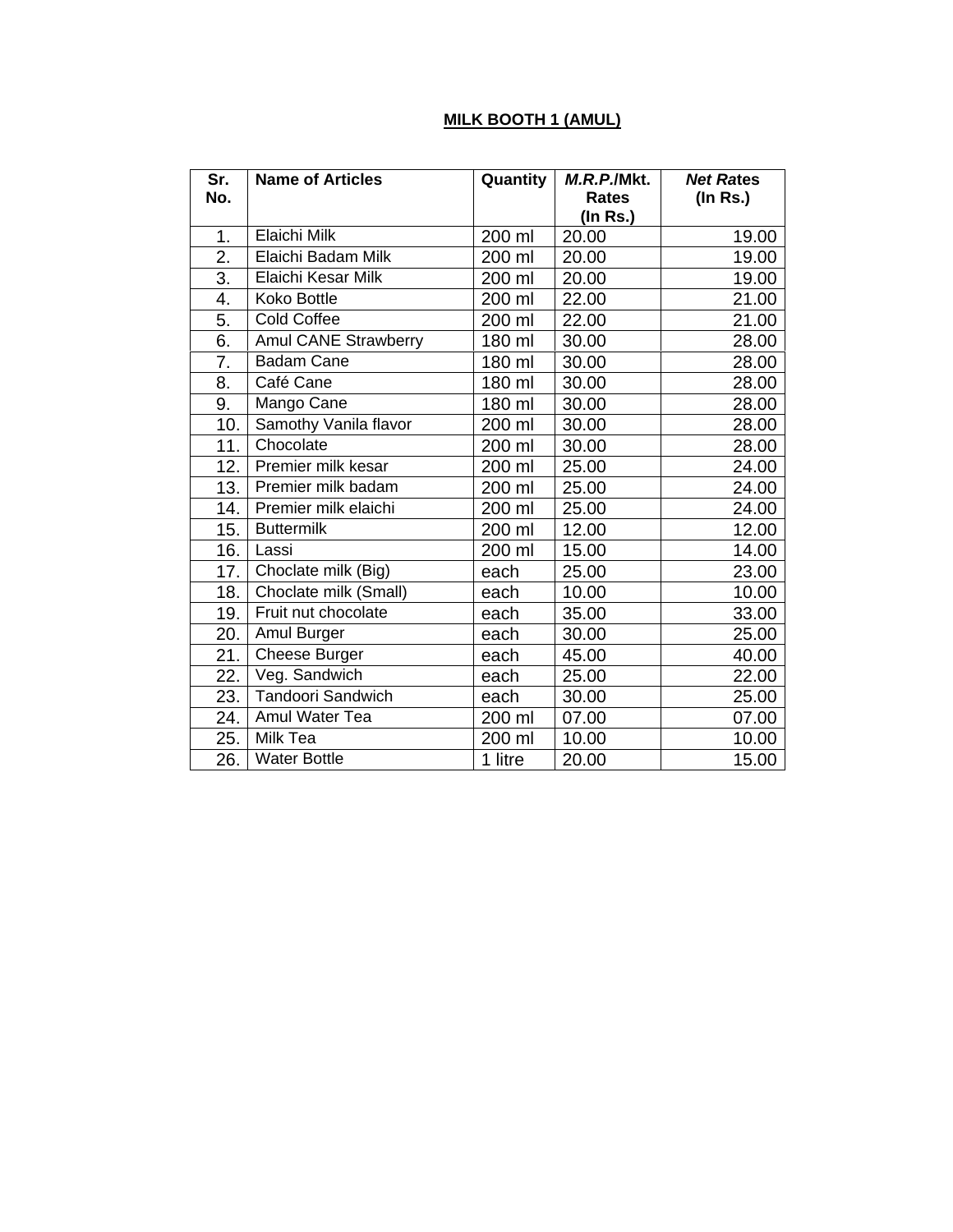# **APOLLO CANTEEN**

| Sr.<br>No.     | <b>Name of articles</b>         | Quantity  | <b>Net Rates/</b><br>Discount in %<br>(In Rs.) |
|----------------|---------------------------------|-----------|------------------------------------------------|
| (A)            | <b>BEVERAGES</b>                |           |                                                |
| 1              | Tea                             | 125 ml    | 06.00                                          |
| $\overline{2}$ | High milk Tea                   | 125 ml    | 09.00                                          |
| 3              | Coffee                          | 150 ml    | 12.00                                          |
| $\overline{4}$ | Cold Coffee                     | 250 ml    | 25.00                                          |
| 5              | Fresh Lime Soda                 | each      | 25.00                                          |
| 6              | Fresh Lime Water                | each      | 15.00                                          |
| $\overline{7}$ | Ice Cream Soda                  | each      | 20.00                                          |
| 8              | Milk Badam                      | each      | 20.00                                          |
| 9              | <b>Soft Drinks</b>              | each      | 10% (1 ltr. & 2 ltr.)                          |
| 10             | Ice Cream                       | each      | 10%                                            |
| (B)            | <b>ALL SNACKS ITEMS</b>         |           |                                                |
| 11.            | Samosa                          | 75 gm     | 06.00                                          |
| 12.            | <b>Bread Pakora</b>             | 75 gm     | 07.50                                          |
| 13.            | Hot Dog                         | Per pc.   | 10.00                                          |
| 14.            | Manchurian                      | Per plate | 35.00                                          |
| 15.            | Noodles                         | 225 gm.   | 40.00                                          |
| 16.            | <b>Burger</b>                   | each      | 15.00                                          |
| 17.            | <b>Grill Burger</b>             | each      | 25.00                                          |
| 18.            | <b>Patties</b>                  | each      | 09.00                                          |
| 19.            | Momos                           | 12 pieces | 25.00                                          |
| 20.            | Pasta                           | per plate | 30.00                                          |
| 21.            | French Fries (big & Small Size) | per plate | 40.00                                          |
| 22.            | Macroni                         | per plate | 40.00                                          |
| 23.            | <b>Grill Sandwich</b>           | each      | 30.00                                          |
| 24.            | Club Sandwich                   | each      | 40.00                                          |
| 25.            | <b>Pastries</b>                 | each      | 10.00                                          |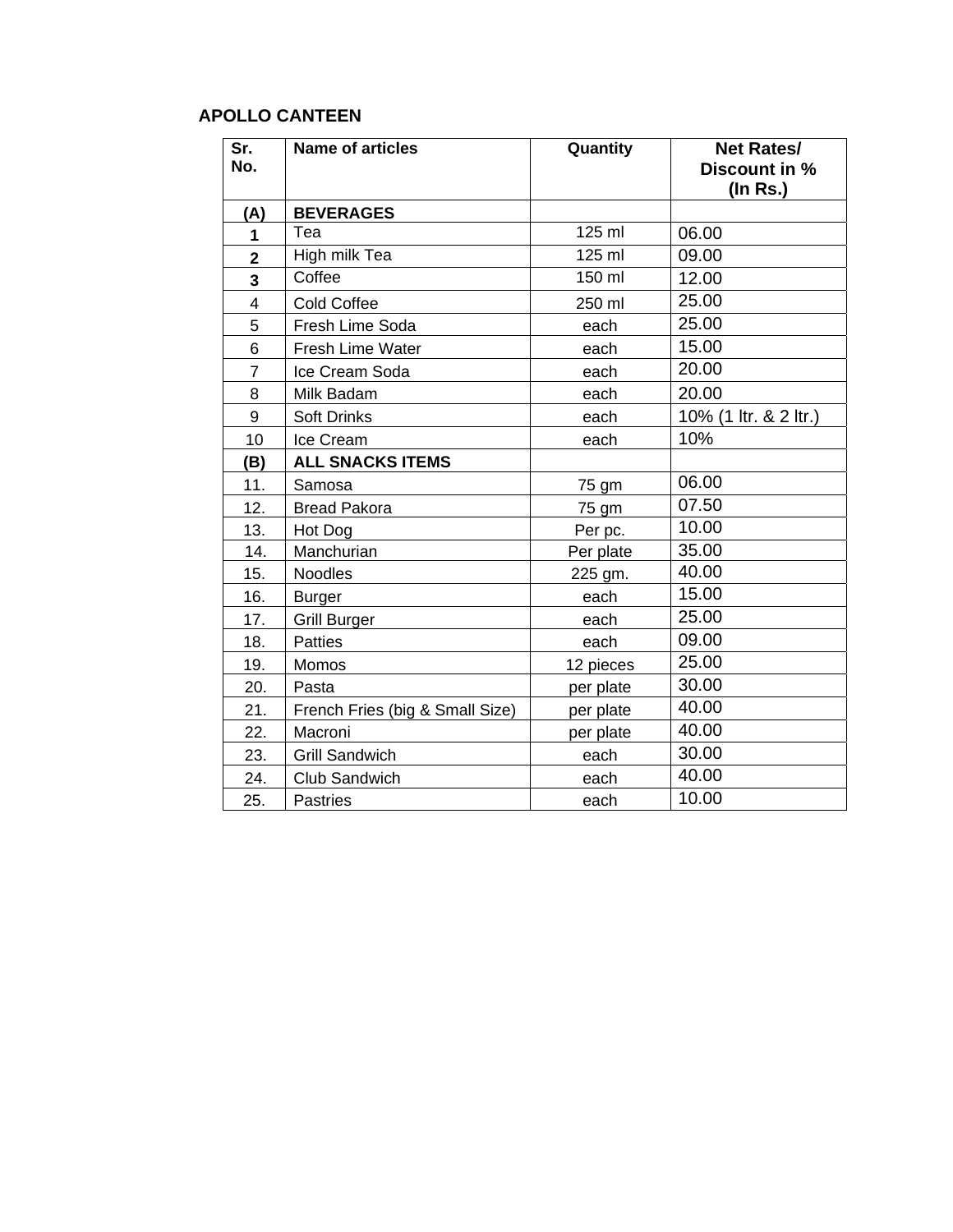| S. No.         | <b>Name of Articles</b>   | Quantity | <b>Net Rates</b><br>$($ ln Rs. $)$ |
|----------------|---------------------------|----------|------------------------------------|
|                | <b>DRYCLEANING</b>        |          |                                    |
| $\mathbf{1}$   | Suit Gents 2 pcs          | each     | 170.00                             |
| $\overline{2}$ | Suit Gents 3 pcs          | each     | 210.00                             |
| 3              | Coat                      | each     | 100.00                             |
| 4              | Pant                      | each     | 70.00                              |
| 5              | Vasket                    | each     | 85.00                              |
| 6              | Safari Suit               | each     | 125.00                             |
| 7              | Jersey                    | each     | 85.00                              |
| 8              | Over Coat                 | each     | 140.00                             |
| 9              | Sweater                   | each     | 70.00                              |
| 10             | Lady Coat Full            | each     | 145.00                             |
| 11             | <b>Lady Suit</b>          | each     | 130.00                             |
| 12             | Jaicket Leather (Polish)  | each     | 170.00                             |
| 13             | Saree churk               | each     | 50.00                              |
| 14             | Saree                     | each     | 130.00                             |
| 15             | Shawl                     | each     | 80.00                              |
| 16             | Loewe                     | each     | 90.00                              |
| 17             | <b>Blanket (Single)</b>   | each     | 160.00                             |
| 18             | <b>Blanket (Double)</b>   | each     | 225.00                             |
| 19             | Bed Sheet (Double)        | each     | 115.00                             |
| 20             | Jacket                    | each     | 95.00                              |
| 21             | Parda                     | each     | 50.00-75.00                        |
| 22             | Lehnga (3 pcs)            | each     | 325.00                             |
|                | <b>WASHING</b>            |          |                                    |
| 1.             | Jeans                     | each     | 13.00                              |
| 2.             | Pant Simple               | each     | 10.00                              |
| 3.             | Shirt                     | each     | 10.00                              |
| 4.             | <b>Bed Sheet (Double)</b> | each     | 32.00                              |
| 5.             | <b>Bed Sheet (Single)</b> | each     | 20.00                              |
| 6.             | Khesh (Blenket)           | each     | 45.00                              |
| 7.             | Dari Moti                 | each     | 97.00                              |
| 8.             | Duttai                    | each     | 97.00                              |
| 9.             | Gilaf Razai               | each     | 40.00                              |
| 10.            | Towel                     | each     | 20.00                              |
| 11.            | Per Small Cloth           | each     | 06.00                              |
| 12.            | <b>Thin Dari</b>          | each     | 45.00                              |
| 13.            | Per Office Dress          | each     | 33.00                              |
| 14.            | Per Door Curtain (Parda)  | each     | 33.00                              |
| 15.            | Per Window Curtain        | each     | 20.00                              |
| 16.            | Table cover (Maiz Posh)   | each     | 13.00                              |

# **Shop No. 1 (ii) Loundry-cum-Dry Cleaner Shop in Bearer Barracks**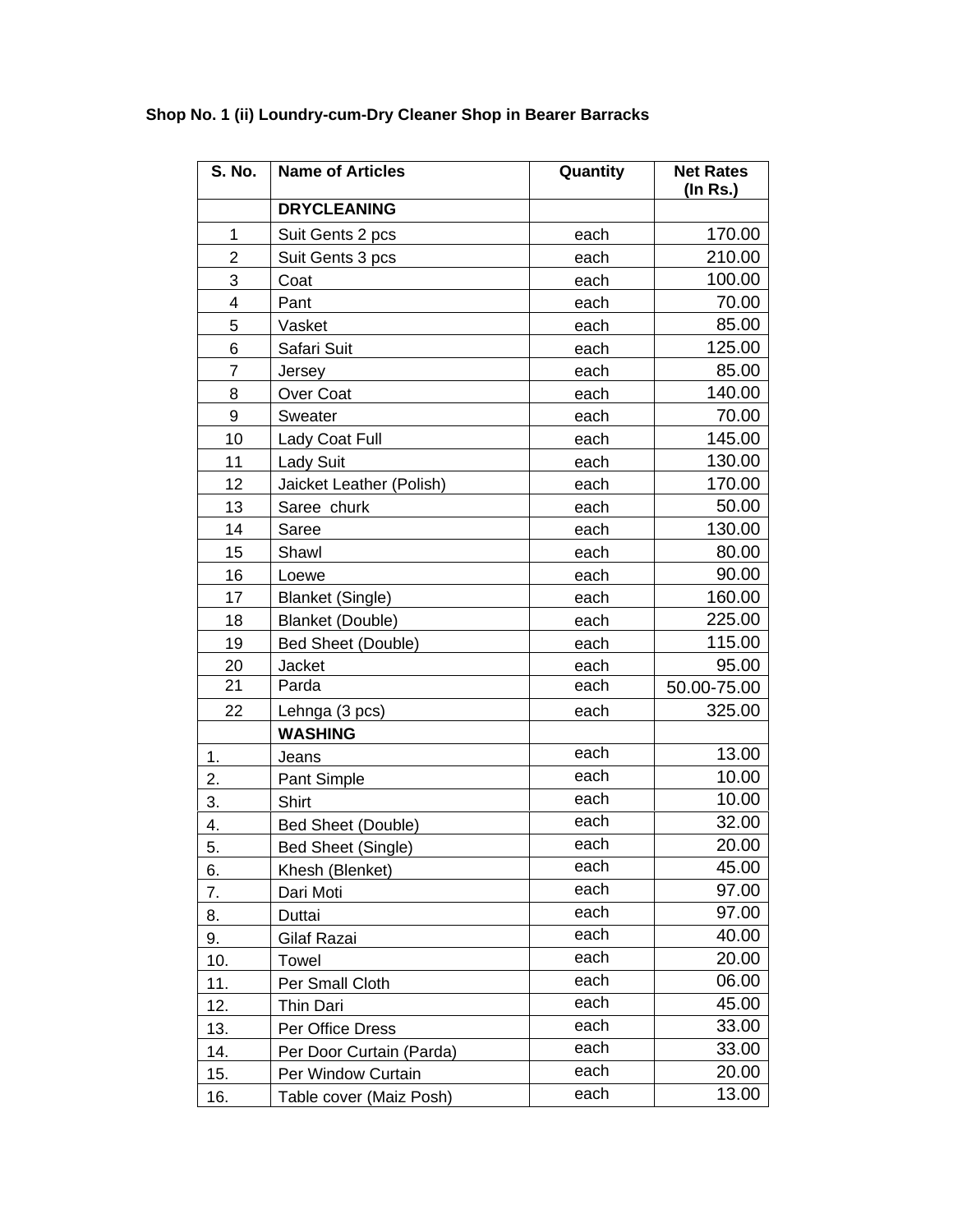| 17. | Pillow cover                   | each | 07.00  |
|-----|--------------------------------|------|--------|
| 18. | Cotton Kurta pazama with mava  | each | 50.00  |
|     | <b>PRESS</b>                   |      |        |
| 1.  | Pant Shirt warm (warm Dress)   | each | 20.00  |
| 2.  | <b>Pant Shirt Taricoat</b>     | each | 10.00  |
| 3.  | Saree Silk Zari                | each | 40.00  |
| 4.  | Saree Simple                   | each | 20.00  |
| 5.  | Saree Cotton                   | each | 25.00  |
| 6.  | Per Cloth                      | each | 05.00  |
| 7.  | Shawl                          | each | 23.00  |
| 8.  | Coat                           | each | 25.00  |
| 9.  | <b>Warm Pant</b>               | each | 20.00  |
| 10. | Jersey                         | each | 20.00  |
| 11. | Sweater                        | each | 13.00  |
| 12. | Ladies Suit three piece (Silk) | each | 40.00  |
| 13. | Sainkda (small-big mix)        | Mix  | 325.00 |
| 14. | Police Dress simple            | each | 20.00  |
| 15. | Jeans Pant                     | each | 05.00  |
| 16. | <b>Cotton Shirt</b>            | each | 05.00  |
| 17. | <b>Bed Sheet (Double)</b>      | each | 25.00  |
| 18. | Bed Sheet (Single)             | each | 13.00  |
| 19. | Parda (Curtain)                | each | 23.00  |
| 20. | Lehenga                        | each | 45.00  |
| 21. | Suit (Coat Pant)               | each | 40.00  |
| 22. | Cotton Kurta Panama            | each | 20.00  |
| 23. | Safari Suit                    | each | 20.00  |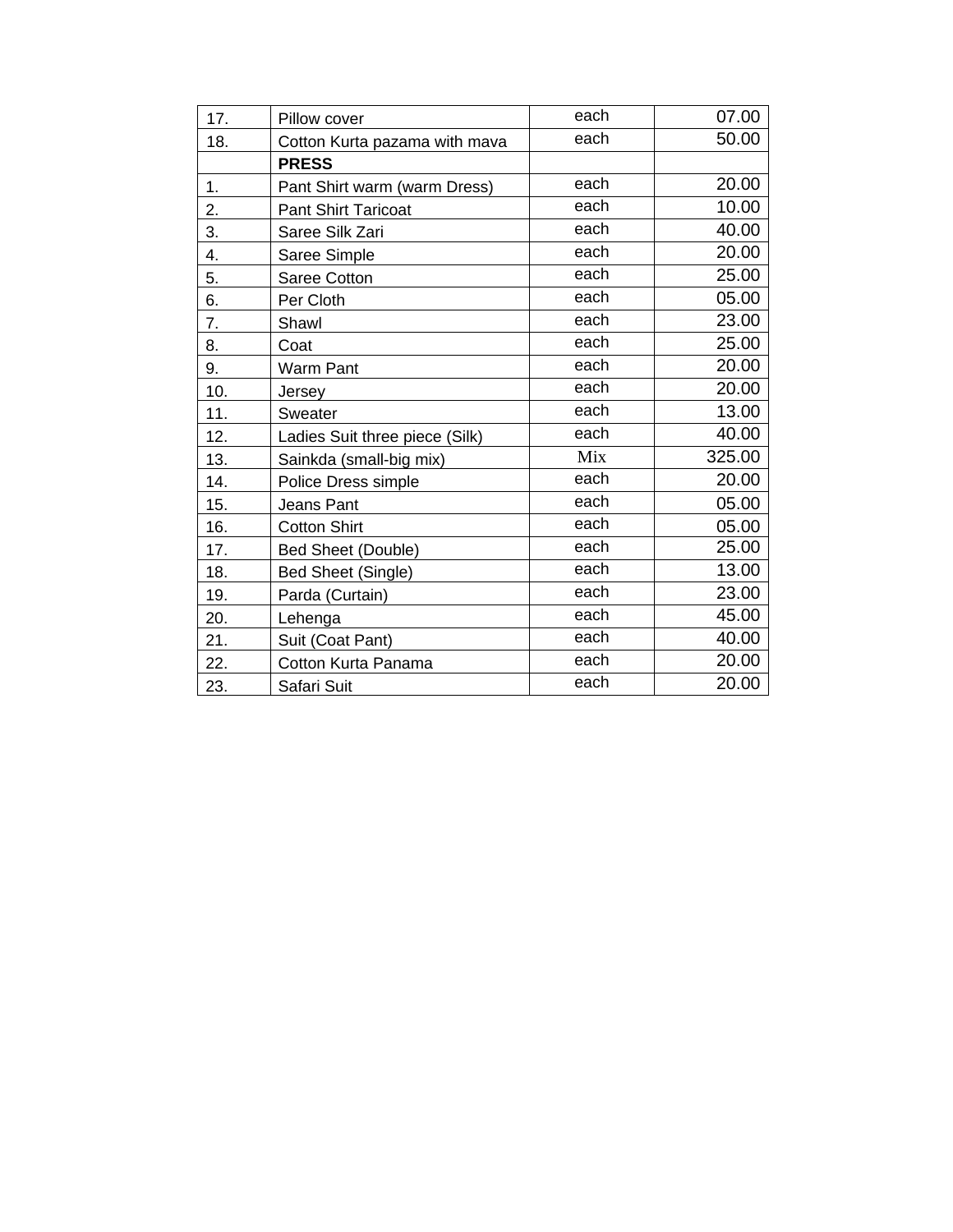# **Temporary Shops near G-Type Houses**

#### **Vegetable & Fruit Shop**

| Sr. No. | <b>Name of Articles</b> | Net Rates (In Rs.)   |
|---------|-------------------------|----------------------|
|         | All fresh Vegetable     | Market Rate /Per Day |
|         | All fresh Fruits        | Market Rate /Per Day |

#### **Barber Shop**

| Sr. No.        | <b>Name of Articles</b> | Net Rates (In Rs.)                                         |
|----------------|-------------------------|------------------------------------------------------------|
| 1.             | Simple Shave            | 15.00 with face wash + Cold cream                          |
| 2.             | <b>Dettol Shave</b>     | 20.00 with face wash + face scrub                          |
| 3.             | Foam Shave              | 25.00 Face wash + face scrub + face massage<br>+ Nail keen |
| 4.             | Cutting                 | $25.00 + Cham$ ping                                        |
| 5.             | <b>Special Cutting</b>  | 30.00 + Champing + shoulder massage                        |
| 6.             | <b>Loreal Color</b>     | 130.00 with cutting                                        |
| 7 <sub>1</sub> | Face Wash               | 15.00                                                      |
| 8.             | <b>Head Massaz</b>      | 20.00                                                      |

 **\* Facility provide at home for patient & small children** 

Opening from 8:00Am to 09:00PM no lunch break

#### **Tea Shop**

| Sr. No. | <b>Name of Articles</b> | Quantity   | Net Rates (In Rs.) |
|---------|-------------------------|------------|--------------------|
|         | ⊤еа                     | 125 ml.    | 6.00               |
|         | Biscuit, Namkeen etc.   | Per packet | As per M.R.P.      |

#### **Cycle/Two Wheeler Mechanic Shop**

| Sr. No. | <b>Description of Items</b> | <b>Net Rates</b><br>$($ ln Rs. $)$ |
|---------|-----------------------------|------------------------------------|
|         | Cycle Tube Ralco            | 100.00                             |
| 2.      | M/Cycle Tyre Tube           | 1600.00                            |
| 3.      | M/Cycle Puncher rate        | 30.00                              |
| 4.      | Cycle puncher rate          | 10.00                              |
| 5.      | <b>CAR Puncher</b>          | 30.00                              |

# **Other facilities:**

- Good work on less labour
- \* Tyre hawa free
- \* M/Cycle puncher service at home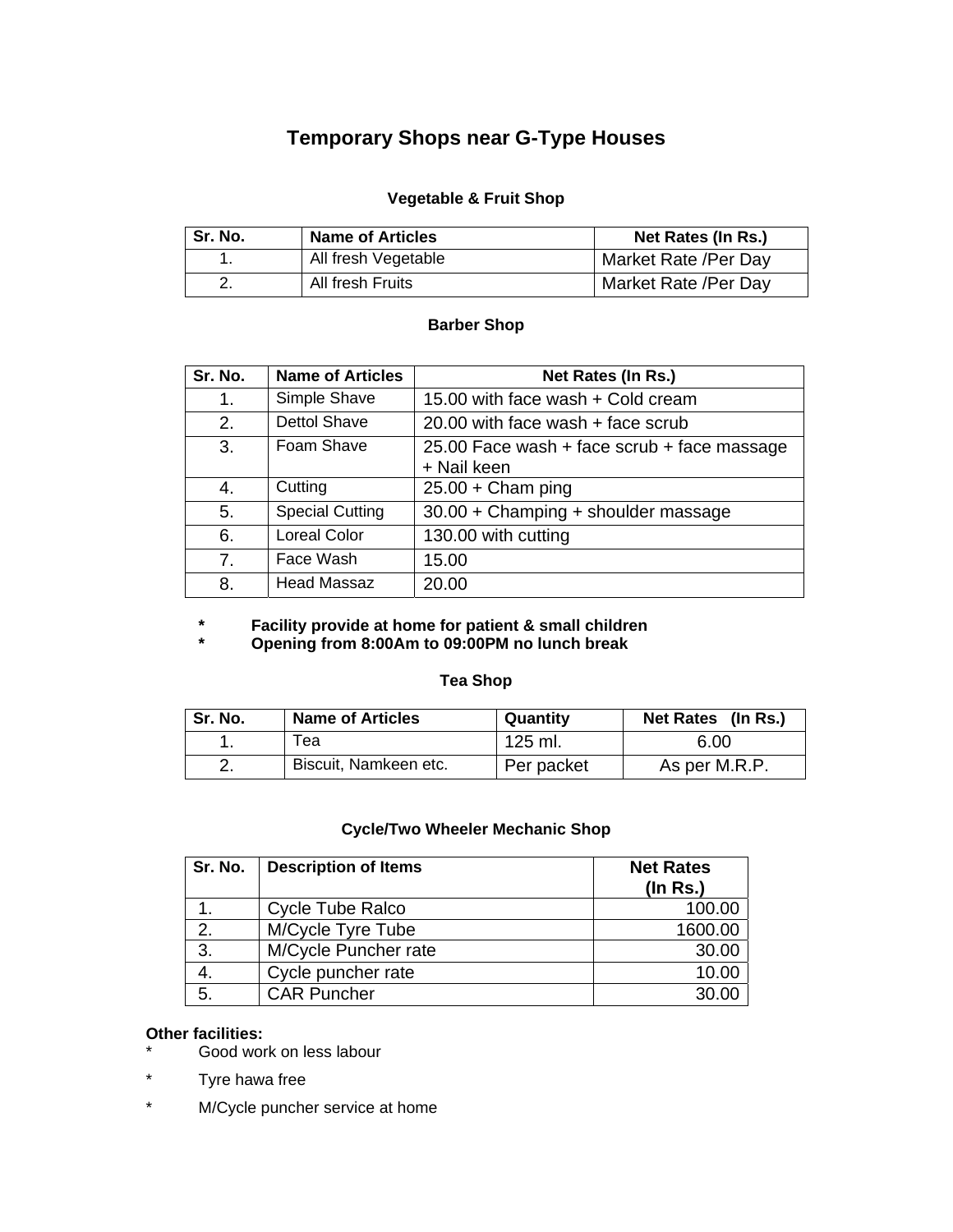# **Kiryana Shop**

| Sr. | <b>Name of Articles</b> | <b>Net Rates</b>            |  |
|-----|-------------------------|-----------------------------|--|
| No. |                         | $($ ln Rs. $)$              |  |
| 1.  | Sugar                   | 40.00, 42.00                |  |
| 2.  | Tea Leaf                | 60.00, 85.00                |  |
| 3.  | Soaps                   | 5.00,10.00,20.00            |  |
| 4.  | <b>Bath Soaps</b>       | 10.00, 20.00, 25.00         |  |
| 5.  | Dish wash               | 10.00, 14.00, 16.00         |  |
| 6.  | <b>Tooth Brush</b>      | 15.00, 20.00                |  |
| 7.  | Daal all kind           | 90.00, 100.00, 120.00       |  |
| 8.  | Rice                    | 30.00, 50.00                |  |
| 9.  | Fool Jadru              | 70.00                       |  |
| 10. | Wiper                   | 90.0, 120.00                |  |
| 11. | Paste all kind          | 10.00, 40.00, 50.00, 55.00  |  |
| 12. | All washing powder      | 50.00, 55.00, 90.00, 110.00 |  |
| 13. | <b>Duster</b>           | 10.00, 15.00, 20.00         |  |
| 14. | Fenyal                  | 35.00, 40.00                |  |
| 15. | Acid                    | 20.00, 30.00                |  |
| 16. | <b>Toung Cleaner</b>    | 05.00, 10.00                |  |
| 17. | Refind                  | 90.00, 100.00               |  |
| 18. | Oil all                 | 90.00, 100.00, 120.00       |  |

• Home delivery free

#### **Atta Chakki Shop**

| Sr. No. | <b>Description of Items</b> | Quantity | <b>Net Rates</b><br>$($ ln Rs. $)$ |
|---------|-----------------------------|----------|------------------------------------|
|         | Aatta Ki pisai              | Per Kg.  | 2.00                               |

# **Tailoring Shop**

|    | Sr. No.   Name of Articles of<br><b>Shops</b> | Quantity | <b>Net Rates</b><br>(In Rs.) |
|----|-----------------------------------------------|----------|------------------------------|
|    | <b>Pent Shirt Stitching</b>                   | each     | 500.00                       |
| 2. | Kurta Payjama                                 | each     | 300.00                       |
| 3. | Safari Suit                                   | each     | 700.00                       |
|    | Kamij Payjama                                 | each     | 350.00                       |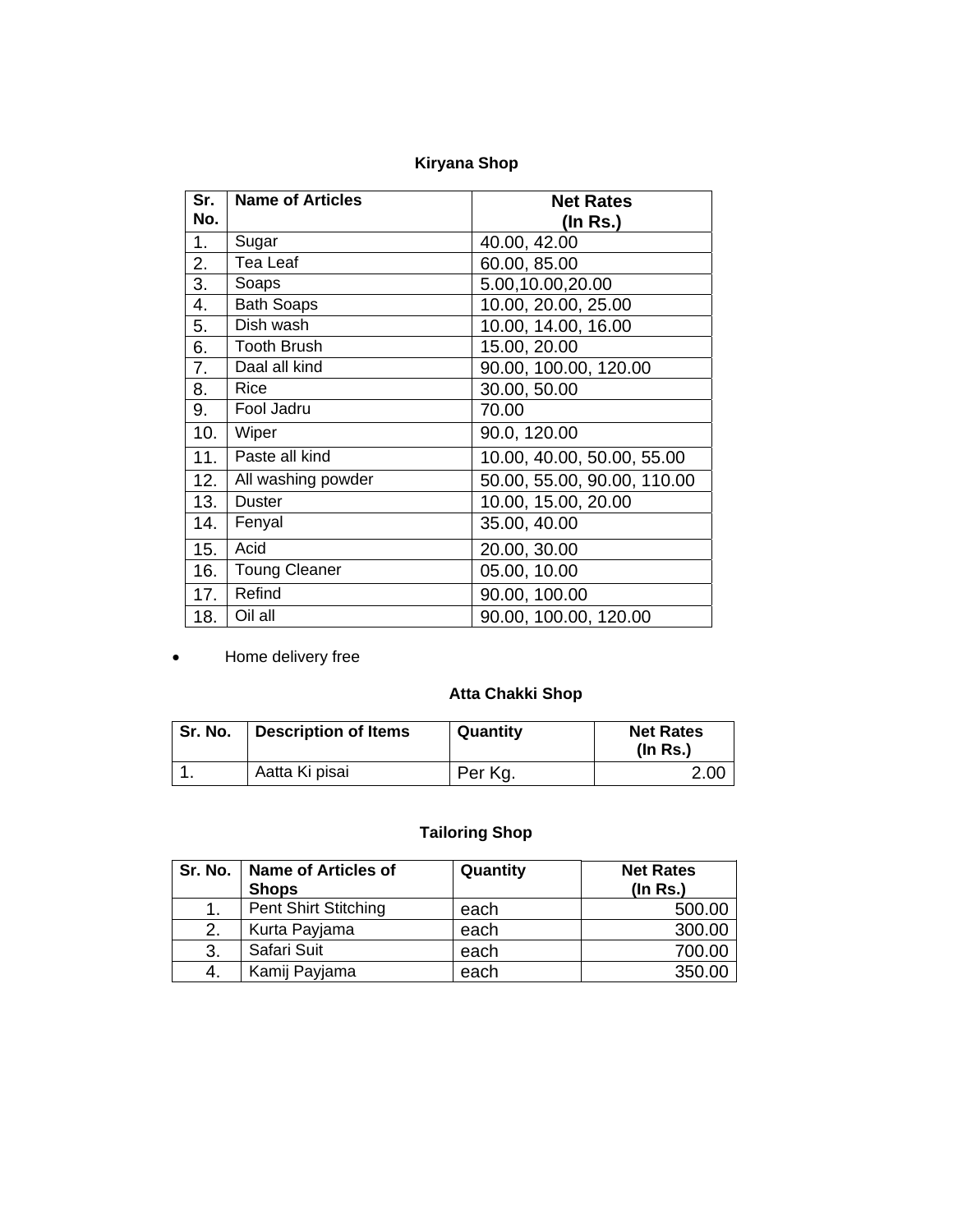| <b>FRUIT &amp; JUICE CORNER NEAR JUBILEE HALL</b> |
|---------------------------------------------------|
|---------------------------------------------------|

| Sr. | <b>Name of Articles</b> | Quantity | <b>Net Rates</b> |
|-----|-------------------------|----------|------------------|
| No. |                         |          | $($ In Rs. $)$   |
| 1.  | Mosambi Juice           | 250 ml   | 18.00            |
| 2.  | Carrot Juice            | 250 ml   | 10.00            |
| 3.  | Banana Juice            | 250 ml   | 18.00            |
| 4.  | Mango Juice             | 250 ml   | 20.00            |
| 5.  | Ananas Juice            | 250 ml   | 18.00            |
| 6.  | Papita Juice            | 250 ml   | 18.00            |
| 7.  | Mix Juice               | 250 ml   | 20.00            |
| 8.  | <b>Fruit Chat</b>       | 250 gm   | 20.00            |